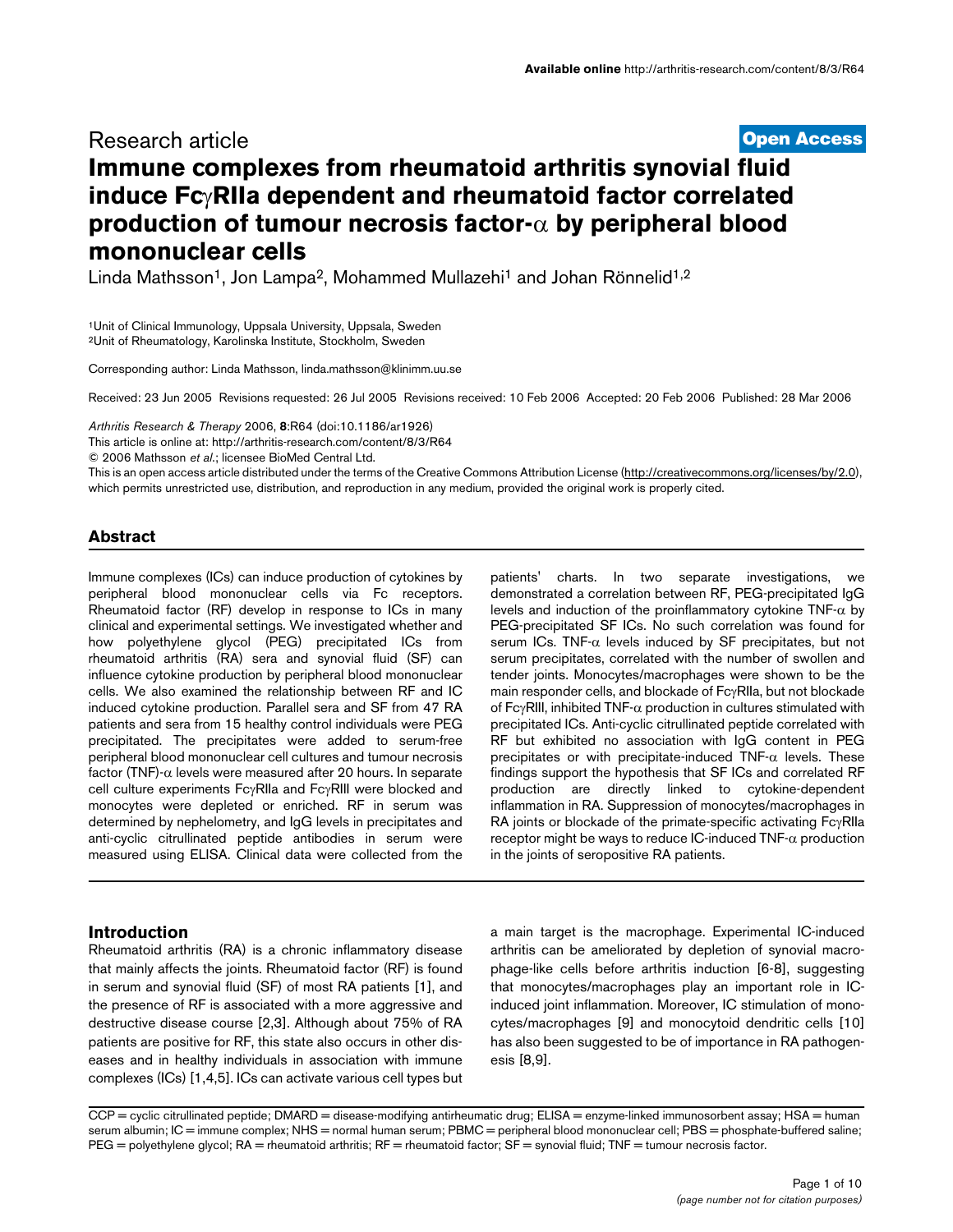ICs communicate with macrophages via Fcγ receptors, which results in phagocytosis, degranulation, transcription of cytokine genes and release of inflammatory mediators. Fcγ receptors have been shown to be important in the development of experimental arthritis. Several studies have shown that knockout mice that lack the activating FcγRIII are protected from IC-induced arthritis [11,12] whereas deletion of the inhibitory FcγRIIb induced arthritis in nonsusceptible mice [13]. There are important intraspecies differences in FcγR expression. The FcγRIIa receptor is expressed only in primates and not in rodents, and so can not be considered in FcγR studies in rodents. In humans, FcγRIIa has been proposed to function as the activating counterpart of FcγRIII [14], and is elevated in RA monocytes compared with those from healthy control individuals [14,15]. Blom and coworkers [9] demonstrated that FcγRII and Fcγ III expression was significantly higher on macrophages from RA patients compared with healthy control individuals, resulting in increased tumour necrosis factor (TNF)-α production following IC stimulation.

Recent therapeutic interventions such as anti-TNF- $\alpha$  and interleukin-1 inhibition show the importance of cytokines in RA [16]. Induction of proinflammatory cytokines via cross-linking of FcγR by ICs may be a possible mechanism of activation of cells in the rheumatic joint.

We previously reported that PEG precipitates known to contain high-molecular-weight ICs from systemic lupus erythematosus sera can induce interleukin-10 production from normal peripheral blood mononuclear cells (PBMC) via FcγRIIa [17]. Based on the hypothesis that RF production in RA mirrors IC production, we wished to investigate whether and how ICs from serum and SF of RA patients can induce cytokine production from mononuclear cells. We found an association between RF, IgG levels in SF ICs, and SF IC induced levels of TNF- $\alpha$  in RA; furthermore, the cytokine production was shown to be dependent on FcγRIIa on monocytes.

#### **Materials and methods Patients and healthy control individuals**

We collected paired sera and SF from 47 RA patients (41 women and 6 men; mean age 55 years; age range 25–85 years) who fulfilled the American College of Rheumatology criteria for RA. The SF and serum samples were obtained in association with therapeutic arthrocenthesis. Clinical data were collected retrospectively from patient charts and included disease duration, C-reactive protein levels, erythrocyte sedimentation rate, number of swollen and tender joints, time lapse since preceding intra-articular steroid injection, and medications, including oral corticosteroids.

The patient samples were used in two investigations with partly different experimental set ups. In the first study sera and SF from 15 RA patients (13 women and 2 men; mean age 51 years; age range 25–85 years) and sera from 15 healthy control blood donors (six women and nine men; mean age 41 years; age range 25–65 years) were investigated. In the second study we focused on RA patients and investigated sera and SF from 32 RA patients (28 women and four men; mean age 57 years; age range 34–81 years). Out of the 47 investigated patients, 25 were treated with methotrexate, three with sulfasalazine, three with *Podophyllum emodi* glucosides (Reumacon®; Meda AB, Solna, Sweden), two with etanercept, one with auranofin, one with azathioprin, one with anakinra, one with a combination of sulfasalazine and methotrexate, and two with a combination of infliximal and methotrexate. Seven patients did not obtain any disease-modifying antirheumatic drug (DMARD) therapy, and DMARD data could not be obtained from one patient.

All patients and control individuals gave informed consent to participate in the study, which had been approved by the local ethical committees at the Karolinska University Hospital in Stockholm and the University Hospital in Uppsala.

#### **Polyethylene glycol precipitation of immune complexes**

SF samples were incubated with 10 U/ml hyaluronidase (Sigma-Aldrich, Stockholm, Sweden) at 37°C for 30 minutes before polyethylene glycol (PEG) precipitation. Sera and hyaluronidase-treated SF were then mixed with equal volume of 5% PEG 6000 with 0.1 mol/l EDTA and left to stand at 4°C overnight before the precipitates were purified and washed in a single-step centrifugation procedure described previously [18]. Briefly, 1 ml phosphate-buffered saline (PBS) containing 5% human serum albumin (HSA) and 2.5% PEG 6000 (PBS-HSA-PEG) was added to 1.5 ml autoclaved Eppendorf tubes. Plastic cylinders made from 5 ml autoclaved pipette tips, by cutting off about 1.5 cm of the tips, were introduced into the Eppendorf tubes containing PBS-HSA-PEG. The SF or serum precipitated overnight were diluted 1:3 in RPMI-1640 containing 2.5% PEG 6000 and then placed on top of the PBS-HSA-PEG in the pipette tips. An interface was formed with the less dense, red RMPI-1640 solution on top. The tubes were then centrifuged at 2100 *g* and 4°C for 20 minutes; in this manner the precipitates in the upper 2.5% PEG-RPMI solution were centrifuged down to the bottom of the Eppendorf tube. The remaining PBS-HSA-PEG solution was removed and the pellet containing PEG-precipitated ICs was resolved in ice-cold sterile PBS to the original volume of SF or serum. The diluted PEG precipitates were placed on ice until their use in cell culture experiments.

#### **Preparation of peripheral blood mononuclear cells and cell cultures**

Buffy coats obtained from healthy blood donors were diluted in PBS at room temperature and separated using a Ficoll-Paque Plus density gradient (Amersham Biosciences, Uppsala, Sweden). Following two washings in PBS, the cells were counted and diluted to  $1 \times 10^6$  cells/ml in RPMI-1640 (Flow Laboratories, Irvine, Scotland, UK) supplemented with 1%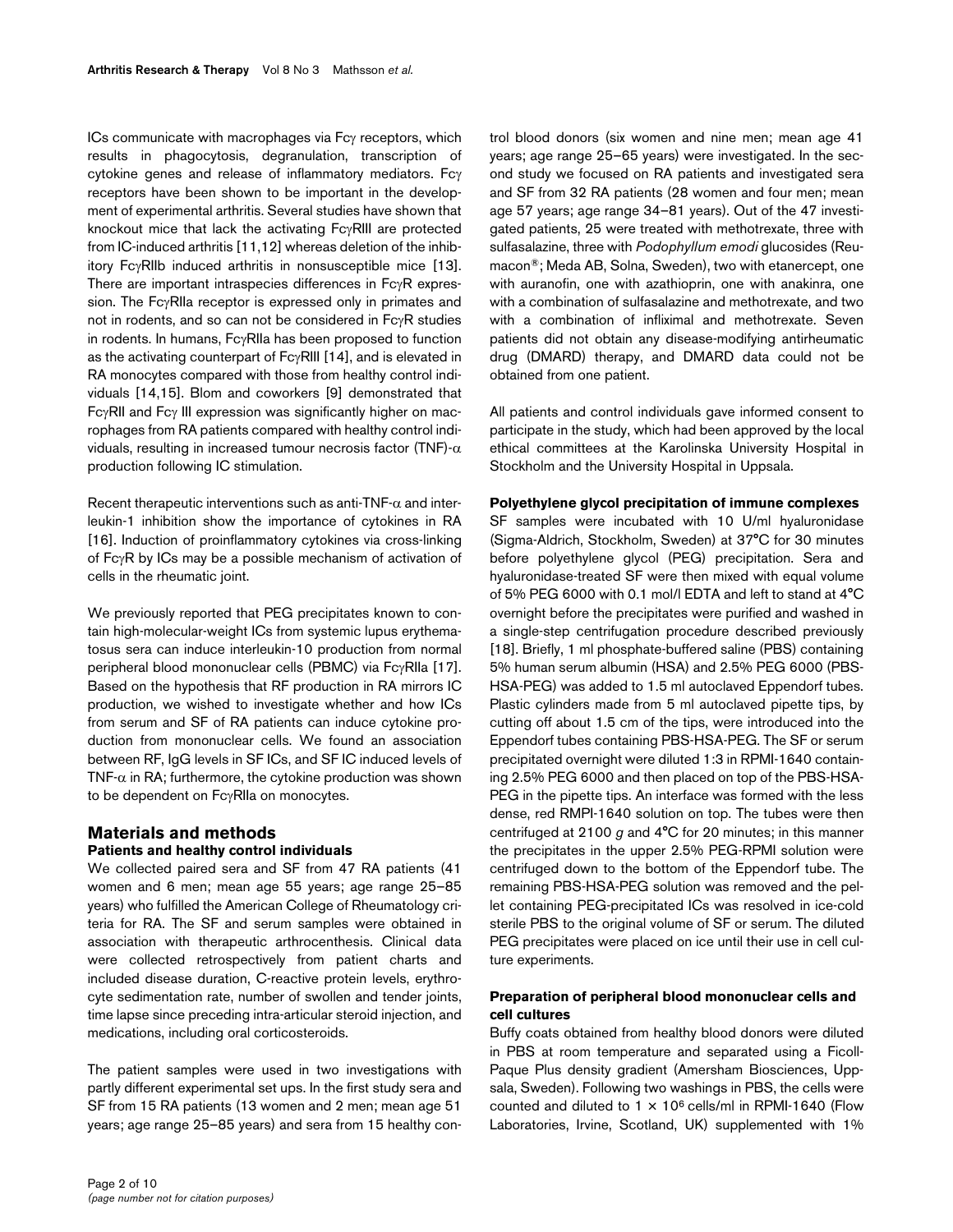



Trend for higher IC levels and IC-induced TNF- $\alpha$  levels in RA compared to control sera. Sera from 15 RA patients and 15 healthy control individuals were PEG precipitated and added to PBMC cultures and incubated for 20 hours at 37°C with 5% carbon dioxide, after which supernatants were harvested and  $TNF-\alpha$  measured using ELISA. Nonsignificant trend toward **(a)** higher IgG levels and **(b)** greater TNF-α induction from RA precipitates as compared with healthy controls were apparent. Horizontal bars show the median value for each group. ELISA, enzyme-linked immunosorbent assay; PBMC, peripheral blood mononuclear cell; PEG, polyethylene glycol; RA, rheumatoid arthritis; TNF, tumour necrosis factor.

glutamine, 1% penicillin streptomycin, 1% HEPES and 1% Ultroser G® (Flow Laboratories). In previous studies conducted in our laboratory we found Ultroser G® to sustain ICinduced cytokine production in otherwise serum-free systems (data not shown). Our experience of different responder cell populations used for IC stimulation show that PBMC populations may either be good responders to ICs or exhibit generally low or generally activated cytokine production without substantial effects of added ICs. Because of such variations, two PBMC donors were used as responder cells in parallel in each experiment. The results presented are from the PBMC donor giving the strongest net response on IC stimulation.

Freshly prepared PEG precipitates were added to the PBMC cultures (10% vol/vol) within two hours of preparation. Erroneous results were produced if PEG precipitates were frozen and thawed before cell culture experiments. Cells were then cultured for 20 hours in standardized 300 µl cultures before collection of supernatants. Initial experiments had shown this time point to be optimal for cytokine induction by ICs.

## **Cytokine enzyme-linked immunosorbent assays**

TNF- $\alpha$  levels were measured using two ELISA systems, namely whole antibodies in matched pairs (Cytoset CHC1754; Biosource Europe, Nivelles, Belgium) and F(ab')2 antibodies (Hu TNF-α Flexia CHC1751; Biosource Europe), following a recently described protocol [19]. Alkaline phosphatase was replaced by horseradish peroxidase (R&D Systems, Abingdon, UK) employing 3,3'-5,5'-tetramethylbenzidine (DAKO, Glostrup, Denmark) as substrate. Standard curves were constructed using recombinant TNF-α (R&D Systems).

In the first investigation we used the ELISA with whole antibodies. In the second study we found that 90% of the PEG precipitates contained detectable TNF-α levels (mean 47.01 pg/ml) using the whole antibody ELISA. Because this might have been an artefact caused by RF-like heterophilic antibodies in the precipitates,  $TNF-\alpha$  analysis was repeated in the second study using  $F(ab')$ 2 fragments of TNF- $\alpha$  antibodies and then 17% of the PEG precipitates were shown to contain low levels of TNF-α (mean 8.96 pg/ml). However, similar overall results were obtained in the second study with the ELISA using whole anti-TNF- $\alpha$  antibodies and F(ab')2-fragments of TNF- $\alpha$  antibodies. Subtraction of the TNF- $\alpha$  levels in the PEG precipitates from supernatant values using either ELISA did not change the general results presented below. Results are shown for TNF- $\alpha$  measurements using whole antibodies for the first study ( $n = 15 + 15$ ) and  $F(ab')$ 2 antibodies for both capture and detection in the second study  $(n = 32)$ .

#### **Rheumatoid factor, IgG and anti-cyclic citrullinated peptide antibodies**

RF levels in all serum samples were determined by nephelometry (IMMAGE Immunochemistry System; Beckman Coulter, Fullerton, CA, USA). The analysis was standardized using the international standard NIBSC 64/002 and the cutoff was set to 20 IU/ml. In a control group consisting of 100 healthy blood donors, two exhibited marginally positive values (20.4 and 21.6 IU/ml). We also tried to measure RF in SF but, probably as a result of the intrinsic light-dispersing properties of SF, we only obtained RF results from 59% of the RA SF samples using nephelometry, even following hyaluronidase treatment. The IgG ELISA used for measurement of IgG content in PEG precipitates was constructed not to be influenced by RF or heterophilic antibodies. As capture antibody we used a rabbit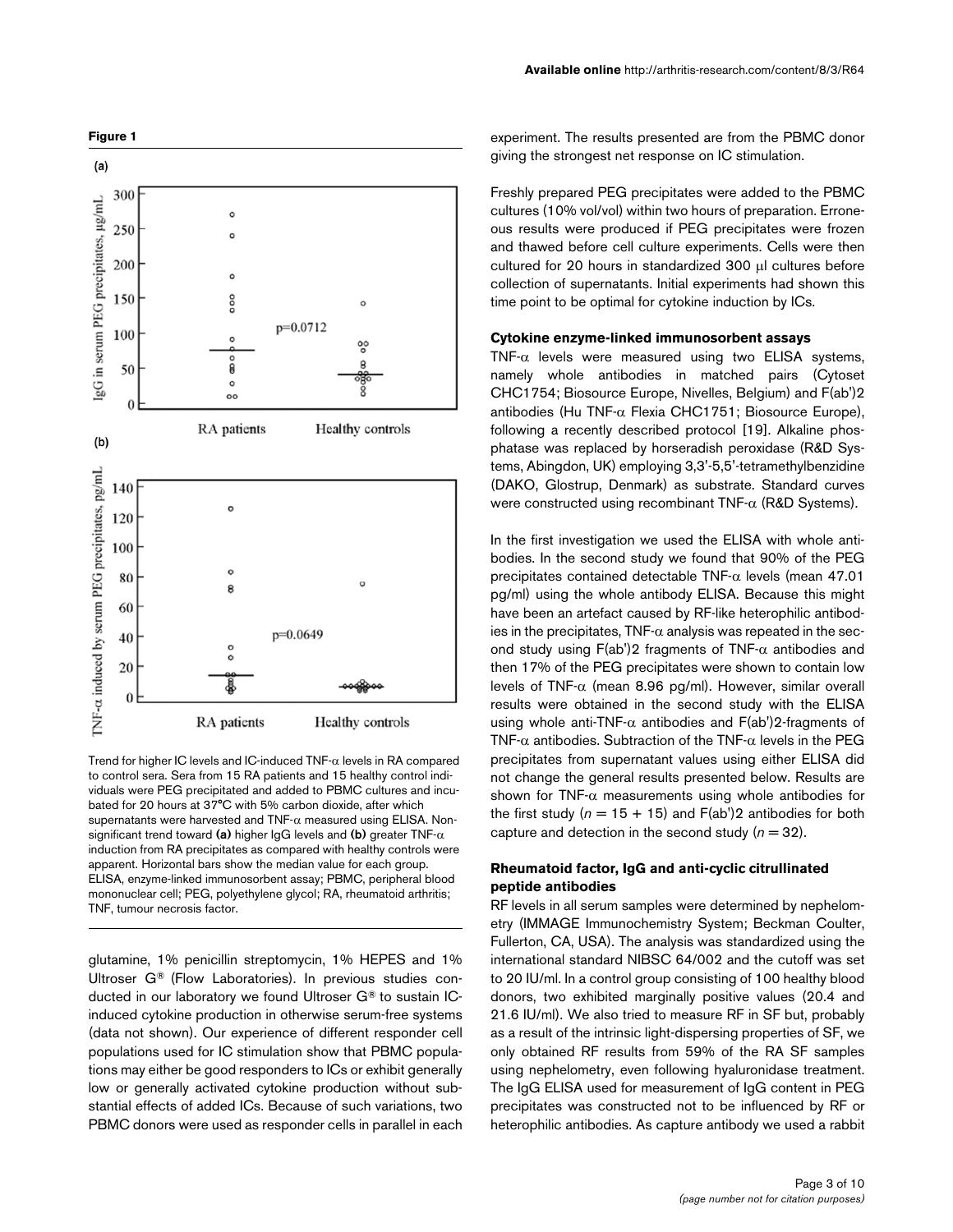



Correlation between SF precipitate induced TNF-α production, IgG levels in SF precipitates, and RF ( $n = 15$ ). Healthy PBMCs were stimulated with PEG precipitates from SF from 15 patients with RA. The stimulated cells were cultured for 20 hours at 37°C with 5% carbon dioxide. IgG levels in the SF precipitates correlated with **(a)** TNF-α production after SF PEG stimulation and **(b)** RF measured in serum. **(c)**  There was also a nonsignificant positive correlation between RF and TNF- $\alpha$  induced by SF PEG precipitates. Statistical analyses were performed with nonparametric tests to diminish the effect of outliers. PBMC, peripheral blood mononuclear cell; PEG, polyethylene glycol; RA, rheumatoid arthritis; RF, rheumatoid factor; SF, synovial fluid; TNF, tumour necrosis factor.

F(ab')2 directed against the IgG  $\gamma$  chain (A0407, diluted 1:640; DAKO). The detection antibody was a goat F(ab')2 antibody directed against the human IgG  $\gamma$  chain adsorbed against bovine immunoglobulins (109-056-098, dilution 1:10,000; Jackson ImmunoResearch Europe Ltd, Cambridge, UK). A well characterized normal human serum was used to construct a standard curve.

Serum anti-cyclic citrullinated peptide (CCP) was measured using the Immunoscan RA Mark II assay (Euro-Diagnostica AB, Malmö, Sweden) and the cutoff was set to 25 U/ml. In a control group consisting of 99 healthy individuals, two exhibited borderline positive reactivity (30 and 42 U/ml) and one exhibited high positive reactivity (1,643 U/ml).

#### **Monocyte depletion/enrichment**

To investigate the hypothesis that monocytes were the main responder cells, monocyte enrichment or depletion antibody cocktails (RosetteSep™ StemCell Technologies, Vancouver, Canada) were added to heparinized blood and purification was performed in accordance with the manufacturer's instructions. This enrichment protocol yields totally untouched monocytes for subsequent functional studies. Depletion and enrichments were verified by staining with anti-CD14 FITCconjugated antibodies followed by flow cytometric analysis. Cells depleted and enriched for monocytes were diluted in cell culture medium to the same total cell concentration and the same volume as used for untreated PBMCs, whereupon dissolved PEG precipitates were added to the cells.

#### **Fc**γ**R blocking experiments**

Anti-FcγRII monoclonal antibody (IV.3 [Fab fragment]; Medarex, Nutley, NY, USA) or anti-FcγRIII (3G8 [F(ab')2 fragment]; Medarex) were added to the cells and left to stand at 4°C for 30 minutes before addition of dissolved PEG precipitates. The antibody concentration used was 1.5 µg/ml; preliminary experiments had shown equivalent blocking effect using either 1.5 or 4 µg/ml. Antibody IV.3 was previously shown to react specifically with FcγRIIa [20,21].

#### **Statistical analysis**

To neutralize inappropriate impact of outliers, nonparametric statistics were used throughout the study. Mann Whitney *U* test was used for comparison between groups, Spearman's rank correlation test was used to evaluate correlations between quantitative variables, and Kruskal-Wallis test was used to investigate the association between DMARD therapies on the one hand and serum RF and *in vitro* TNF-α responses to PEG precipitates on the other. *P* <0.05 was considered statistically significant.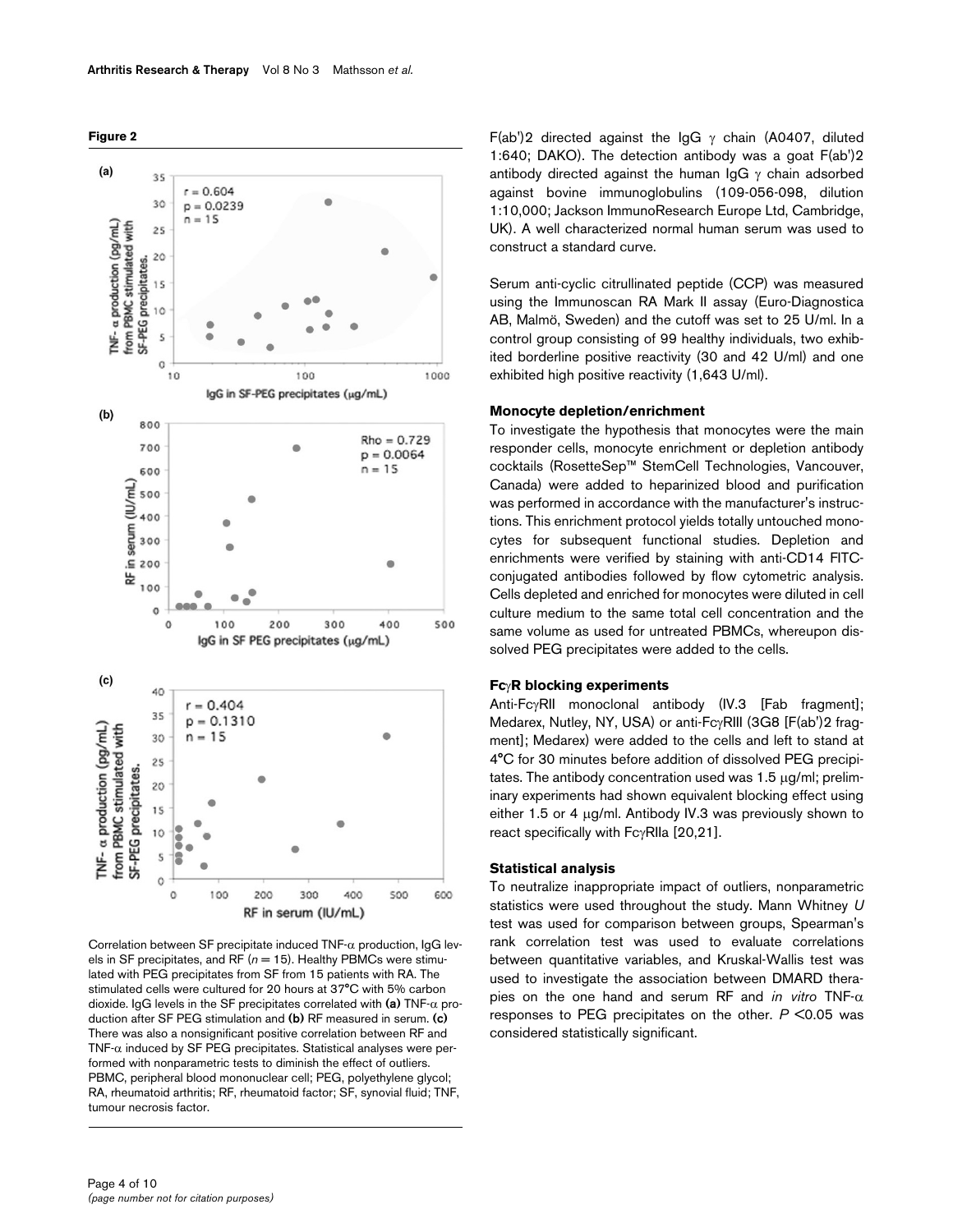#### **Results**

#### **Comparison of sera and synovial fluids from rheumatoid arthritis patients with healthy control sera**

In the first study we compared paired sera and SF from 15 RA patients with sera from 15 healthy control individuals. We observed a nonsignificant trend toward higher IgG levels (*P* = 0.0712) and greater induction of TNF- $\alpha$  ( $P = 0.0649$ ) by serum PEG precipitates from RA patients compared with healthy control individuals (Figure 1a, b). Although the levels of TNF- $\alpha$  induced by PEG precipitates from serum and parallel SF samples differed considerably in both directions in individual pairs, there was no statistically significant difference between  $TNF-\alpha$  induction from RA serum or SF precipitates. We also found that IgG levels in the SF precipitates were significantly higher for RF-positive than for RF-negative RA patients  $(P = 0.0033$ ; data not shown). A positive correlation was established between IgG levels in SF precipitates and TNF- $\alpha$  production from PBMCs stimulated with SF precipitates (*r* = 0.604, *P* = 0.0239; Figure 2a). There was also a strong positive correlation between IgG levels in the RA SF precipitates and RF measured in serum  $(r = 0.729, P =$ 0.0064; Figure 2b). We also found a link between  $TNF-\alpha$  produced from PBMCs after stimulation with RA SF precipitates and RF measured in serum (Figure 2c). None of these correlations were evident for PEG precipitates obtained from parallel RA serum samples (Table 1).

#### **Correlation between tumour necrosis factor-**α **induction by synovial fluid precipitates, IgG content in the precipitates, and rheumatoid factor**

In the second study with paired sera and SF from 32 RA patients we found the same association as in the first study between RF, TNF- $\alpha$  production following SF precipitate stimulation and IgG levels in SF precipitates (Figure 3, Table 1). On splitting the RA patients into RF-positive and RF-negative subgroups, the former exhibited significantly greater TNF- $\alpha$ production induced by SF precipitates ( $P = 0.0004$ ; data not shown). We did not find any parallel correlations for the serum precipitates except for a weak correlation between RF and IgG content in the precipitates  $(r = 0.388, P = 0.0308;$  Table 1). We also tried to measure RF in SF but because of technical limitations we only got measurable RF values for 59% (19/32) of the samples. However, in these 19 samples there was a closer correlation between SF precipitate induced TNF- $\alpha$  and RF measured in SF (*r* = 0.667, *P* = 0.0047; data not shown) as compared with RF measured in serum  $(r = 0.284, P =$ 0.2279 [not significant]). Also, in this second study there was no significant difference in TNF-α levels induced by PEG precipitates from RA sera and SF.

#### **Anti-CCP levels correlate with rheumatoid factor but not with IgG content in PEG precipitates or with PEG precipitate-induced tumour necrosis factor-**α **levels**

In the second study we measured levels of anti-CCP antibodies in serum samples, of which 26 out of 32 (81%) were anti-

# **Correlation between tumour necrosis factor-**α **production and number of swollen and tender joints**

duction or IgG content in the precipitates (Table 1).

The amount of TNF- $\alpha$  produced after stimulation with SF precipitates correlated with the number of swollen and tender joints at the time of sampling (Figure 4a, b). No such correlation was found for stimulations with serum precipitates. We could not see any correlation between TNF- $\alpha$  production and age, sex, C-reactive protein, erythrocyte sedimentation rate, time since last intra-articular steroid injection, disease duration or medication, including peroral corticosteroids. There was no statistically significant difference in RF levels between patients treated with different DMARDs. However, all three patients treated with Reumacon® and four out of seven of the patients not receiving any DMARD were RF negative.

# **PEG precipitates from rheumatoid arthritis serum and synovial fluid induces tumour necrosis factor-**α **from monocytes**

Paired sera and SF from two RA patients and serum from one healthy control individual were PEG precipitated and used to stimulate monocyte depleted, enriched, or unaffected PBMCs. TNF-α production was totally abolished when 99.9% of the monocytes were depleted. Conversely, when monocytes in the PBMC cultures were enriched from 7.5% to 54.7% monocytes, the TNF- $\alpha$  levels induced by serum precipitates were increased by between 15.5% and 27.4%. For the SF precipitates TNF- $\alpha$  production was increased to a greater extent (by between 45.4% and 63.1%; data not shown).

#### **Immune complex induced tumour necrosis factor-**α **production is partly mediated via Fc**γ**RIIa**

FcγRIIa and FcγRIII were blocked to investigate receptor dependency of cytokine production induced by PEG precipitates. TNF- $\alpha$  production induced by the precipitates was reduced by 55% with blocking of FcγRIIa, but no effect of blocking FcγRIII was apparent (Figure 5). PEG precipitates from serum of healthy control individuals did not induce any or very low amounts of TNF-α and consequently did not exhibit any effect of FcγR blockade.

### **Discussion**

This, to our knowledge, is the first study to show an association between RF, IgG levels in SF ICs, and SF IC induced levels of TNF- $\alpha$  in RA. We also report that IC-induced TNF- $\alpha$ production is partly mediated via FcγRIIa with monocytes/macrophages as the main or perhaps only responder cells. These findings support the hypothesis that ICs in joints might provide a direct link to cytokine-dependent inflammation in RA, at least in RF-positive patients.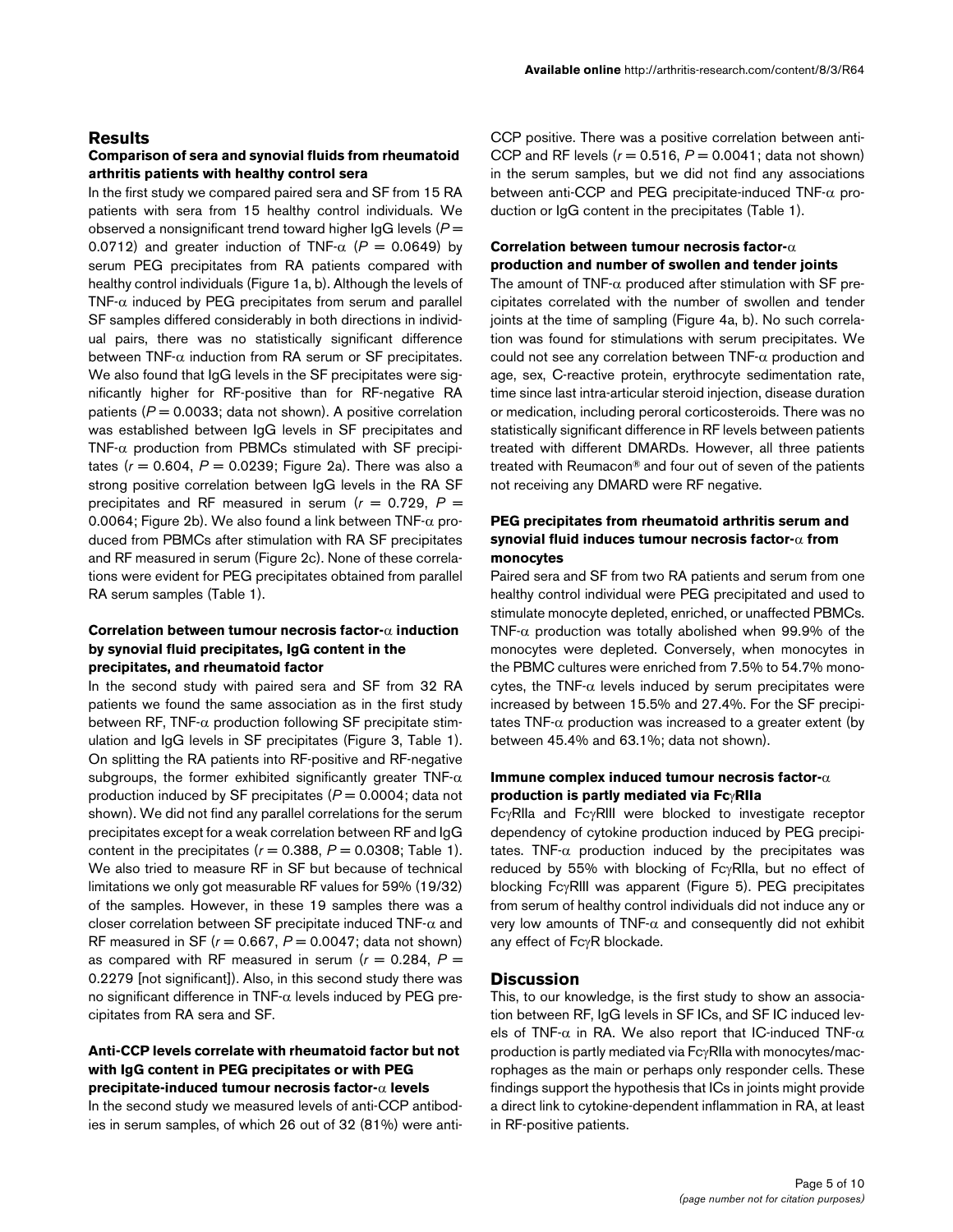#### **Table 1**

**Correlations between rheumatoid factor or anti-CCP and IgG content in immune complexes and TNF-**α **inducing properties of immune complexes**

| Correlation                                                               | Study 1 ( $n = 15$ ) |                | Study 2 ( $n = 32$ ) |                |
|---------------------------------------------------------------------------|----------------------|----------------|----------------------|----------------|
|                                                                           | $\mathbf{r}$         | $\overline{P}$ | $\mathsf{r}$         | $\overline{P}$ |
| RF/SF immune complexes                                                    |                      |                |                      |                |
| $\lg G$ in SF precipitates/TNF- $\alpha$ induced by SF precipitates       | 0.604                | 0.0239         | 0.503                | 0.0051         |
| $RF/TNF-\alpha$ induced by SF precipitates                                | 0.404                | $0.1310$ (NS)  | 0.594                | 0.001          |
| RF/IgG in SF precipitates                                                 | 0.729                | 0.0064         | 0.360                | 0.0449         |
| RF/serum immune complexes                                                 |                      |                |                      |                |
| $\lg G$ in serum precipitates/TNF- $\alpha$ induced by serum precipitates | 0.171                | <b>NS</b>      | $-0.265$             | <b>NS</b>      |
| $RF/TNF-\alpha$ induced by serum precipitates                             | 0.332                | NS.            | 0.329                | NS.            |
| RF/IgG in serum precipitates                                              | 0.346                | <b>NS</b>      | 0.388                | 0.0308         |
| Anti-CCP/SF immune complexes                                              |                      |                |                      |                |
| Anti-CCP/TNF- $\alpha$ induced by SF precipitates                         | <b>ND</b>            | ND.            | 0.043                | <b>NS</b>      |
| Anti-CCP/IgG in SF precipitates                                           | <b>ND</b>            | <b>ND</b>      | 0.083                | <b>NS</b>      |
| Anti-CCP/serum immune complexes                                           |                      |                |                      |                |
| Anti-CCP/TNF- $\alpha$ induced by serum precipitates                      | <b>ND</b>            | ND.            | 0.191                | <b>NS</b>      |
| Anti-CCP/IgG in serum precipitates                                        | <b>ND</b>            | <b>ND</b>      | 0.246                | <b>NS</b>      |

CCP, cyclic citrullinated peptide; ND, not done; NS, not significant; RA, rheumatoid arthritis; RF, rheumatoid factor; SF, synovial fluid; TNF, tumour necrosis factor.

A stronger association between cytokine induction, IgG levels and RF was apparent for the SF precipitates than for serum precipitates, which is in agreement with the general belief that RF levels in serum reflect inflammation in the joints. RF has been associated with ICs in several diseases other than RA [1,5]. RF can also be produced after vaccination in healthy individuals during the time interval when antibodies and antigen form circulating ICs [4]. RF-producing B cells are present in the inflamed joints of RA patients [22] and RF measured in serum might therefore mirror the production of RF in RA joints. We also attempted to measure RF in SF, but for technical reasons we only achieved measurable values in 59% of the cases. Nonetheless, in the measurable subgroup of patients there was a considerably stronger association between SF PEG precipitate induced TNF- $\alpha$  production and RF in SF as compared with conventional RF measured in serum. This finding strengthens our hypothesis that serum RF is merely a reflection of RF produced in the inflamed joints in response to IgG-containing ICs with TNF-α-inducing properties. Moreover, our findings of stronger cytokine-inducing properties of ICs obtained from joints of RF-positive RA patients is consistent with the fact that seropositive RA is associated with a more severe disease outcome [2,3].

Anti-CCP antibodies have been shown to be highly specific for RA [23] and more strongly associated with joint destruction than RF [24]. As noted in several earlier studies, we saw a positive correlation between RF and anti-CCP in serum. However, we did not find any associations between anti-CCP and ICinduced TNF-α production or IgG levels in the PEG precipitates. Therefore RF *per se* and not the RF-correlated anti-CCP levels appear to be associated with IC-induced  $TNF-\alpha$  and consequent joint inflammation.

PEG precipitation is a well recognized technique for the isolation of high-molecular-weight ICs. However, earlier investigations showed PEG-precipitated sera to contain uncomplexed immunoglobulins, C3 [25] and a number of serum proteins including fibronectin and albumin [26], besides IC containing IgG plus IgA and IgG plus C3. The view that PEG precipitates are composed only of ICs is therefore too simplistic. Because our cross-sectional approach employed a large number of ICs freshly prepared with an aseptic technique, we avoided the use of alternative, time-consuming techniques such as gel filtration and sucrose gradient centrifugation. To further determine IC content in our precipitates we measured IgG content in the precipitates and showed that IC-induced cytokine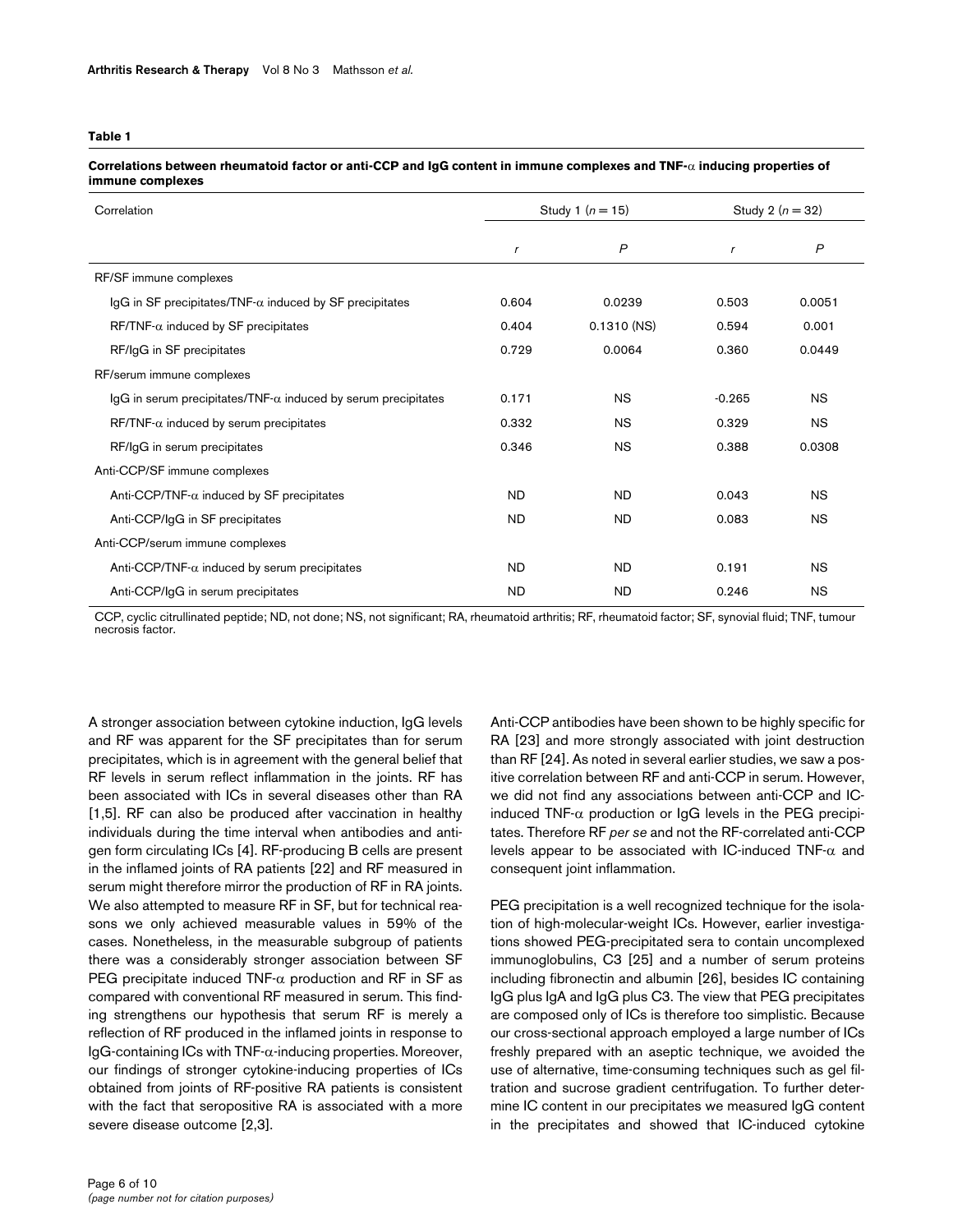induction was dependent on binding to FcγRIIa that, because of its low affinity, preferably binds ICs over monomeric IgG [27].

Control experiments have shown that PEG precipitation of ultracentrifuged NHS or RF positive sera devoid of preformed ICs do not enhance  $TNF$ - $\alpha$ -inducing effects compared with serum added directly to the cell cultures without prior PEG precipitation. PEG precipitates from ultracentrifuged RF-negative NHS or from ultracentrifuged RF-positive sera induce comparable levels of TNF- $\alpha$  when they are added to responder PBMC cultures. These findings imply that neither PEG precipitation nor RF *per se* induce IC formation when no ICs are present initially. PEG precipitation on the other hand enhances TNF- $\alpha$  production when preformed ICs had been added to ultracentrifued NHS or RF-positive sera before PEG precipitation. An enhancing effect was also seen when nonaggregated IgG (Endobulin®; Baxter, Vienna, Austria) was added to ultracentrifuged RF-positive sera before PEG precipitation, probably because of minute amounts of dimer IgG in the preparation acting as small ICs.

In this cross-sectional study SF and serum samples were collected in association with therapeutic arthrocenthesis. Our finding that IC-induced TNF-α induction *in vitro* correlates with the number of swollen and tender joints at the time of sampling suggests that IC-induced cytokine levels might reflect a general quality of joint inflammation in individual patients. We are currently studying the cytokine inducing properties of paired SF samples from different joints obtained at the same time point, as well as paired SF samples from the same joint at different time points; in this way we aim to test the hypothesis that RF-associated induction of proinflammatory cytokines by joint ICs is a stable quality over space and time in individual patients with RA.

In the present study we examined the cytokine inducing effects of soluble ICs from RA SF. Collagen type II antibodies occur in a subpopulation of RA patients and these antibodies may form solid phase ICs at the cartilage surface in RA joints. We are currently investigating such ICs to obtain information regarding the similarities and dissimilarities between cytokine responses to soluble ICs (with hitherto unknown antibody specificities) obtained *in vivo* and artificial ICs created using well known autoantibodies directed against collagen type II [28].

Monocytes/macrophages were shown to be the main or perhaps only responder cells in the induction of  $TNF-\alpha$  in our systems. The importance of monocytes in IC-driven joint inflammation is supported by earlier rodent experiments in which synovial macrophages were shown to play a central role in IC-induced arthritis models [6-8,29]. In addition, most disease-modifying drugs in RA are directed at suppressing monocytes and monocyte-derived cytokines [30]. Recent findings have also highlighted the importance of monocytes/macro-





Correlation between SF precipitate induced TNF-α production, IgG levels in SF precipitates, and RF ( $n = 32$ ). Healthy PBMCs were stimulated with PEG precipitates from SF from 32 patients with RA. The stimulated cells were cultured for 20 hours at 37°C with 5% carbon dioxide. IgG levels in the SF precipitates correlated with **(a)** TNF-α production after SF PEG stimulation and **(b)** with RF measured in serum. **(c)** There was also a correlation between RF and TNF-α induced by SF PEG precipitates. Statistical analyses were performed with nonparametric tests to diminish the effect of outliers. PBMC, peripheral blood mononuclear cell; PEG, polyethylene glycol; RA, rheumatoid arthritis; RF, rheumatoid factor; SF, synovial fluid; TNF, tumour necrosis factor.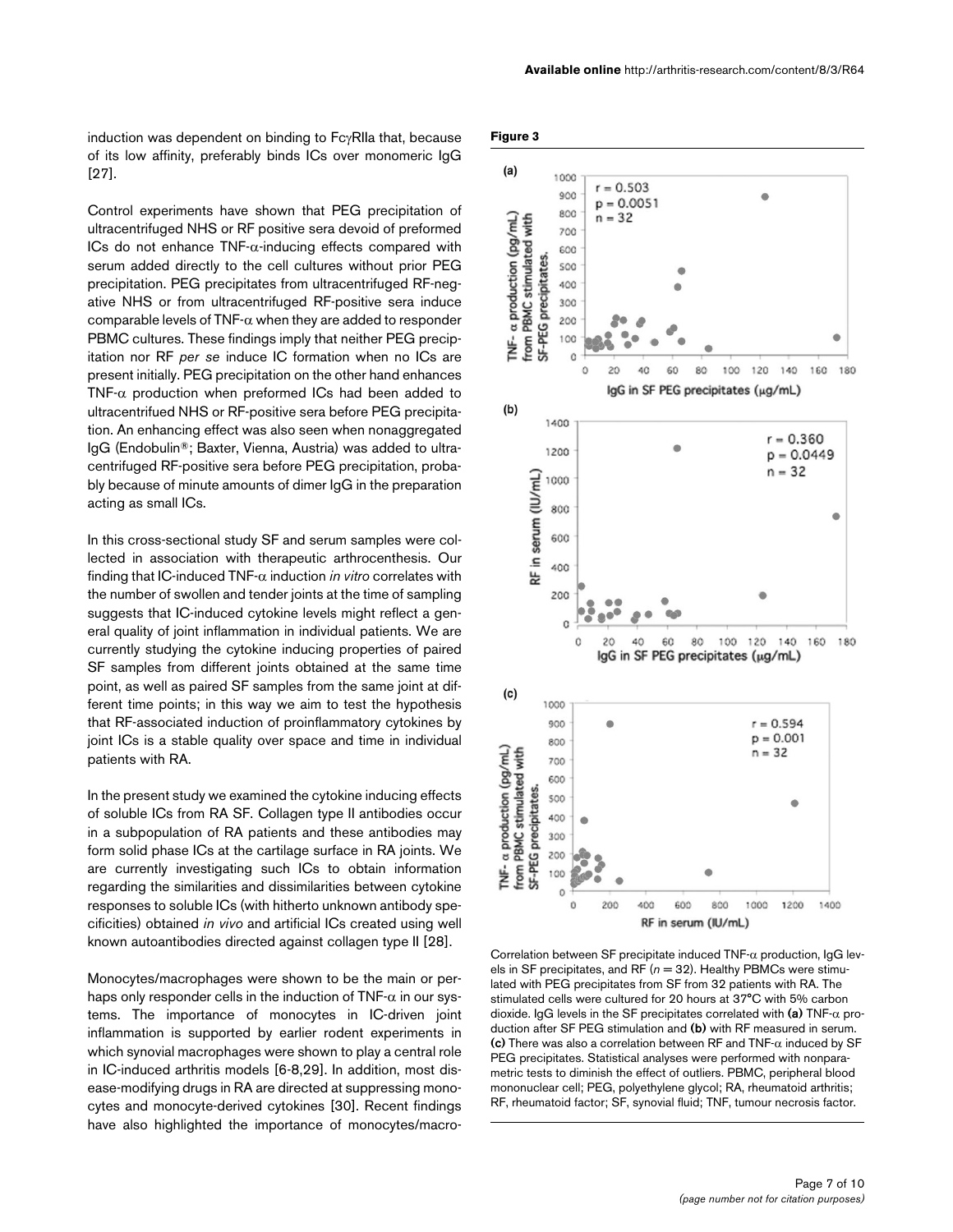



TNF- $\alpha$  production induced by SF precipitates correlate with the number of swollen and tender joints. PBMCs were stimulated with SF precipitates from 32 RA patients for 20 hours. TNF- $\alpha$  levels in the supernatants were measured using ELISA and data regarding the number of swollen and tender joints were collected from the patients' charts. The numbers of **(a)** swollen and **(b)** tender joints correlated with TNF-α production. Statistical analyses were performed with nonparametric tests to diminish the effect of outliers. ELISA, enzyme-linked immunosorbent assay; PBMC, peripheral blood mononuclear cell; RA, rheumatoid arthritis; SF, synovial fluid; TNF, tumour necrosis factor.

phages [9] and monocyte-derived dendritic cells [10] in ICinduced cytokine production in RA joints.

Earlier studies conducted by Jarvis and coworkers [\[31,](#page-9-0)32] demonstrated cytokine-inducing properties of gel filtrated ICs from SF of patients with juvenile RA. Pretreatment of these ICs with native serum decreased subsequent cytokine production as compared with either pretreatment with heat-inactivated serum or no pretreatment [32]. These findings and our data on FcγRIIa-dependent cytokine production together argue that when ICs become heavily coated with complement, Fc fragments are covered by complement and prevented from interaction with Fc receptors, as was proposed by Nilsson [33].

Although complement activation by SF ICs is substantial, for two reasons we chose to study the effect of our ICs in a serum-free cell culture system. PEG precipitated ICs are known to carry covalently bound complement proteins after complement activation in the joint [25]. The amount of complement proteins on ICs from different joints therefore differs and is dependent on access to the classical complement cascade in the joints of individual patients. By exposing these ICs to a standardized native serum *in vitro*, all ICs will induce complement activation and differences between individual patients might diminish or disappear. When screening various cell culture systems we also found that a serum-free medium supplemented with Ultroser® was superior to serum-containing cell culture media in sustaining IC-induced cytokine production. It was thereby also possible to investigate weak IC-induced responses that were not detected using other cell culture media formulations.

Although according to the literature RA SF may contain higher concentrations of ICs than RA serum [34], there was no significant difference between TNF-α levels induced by serum or SF precipitates. To be able to precipitate SF samples, hyaluronidase treatment was needed. Also, a number of joint-specific proteins such as partly degraded hyaluronic acid might be coprecipitated with SF ICs in parallel with what has been described for serum proteins [25,26]. Because of the experimental setup, we chose not to draw any conclusions from these findings of no difference, but instead we opted to concentrate on differences in cytokine responses between PEG precipitates from body fluids treated equally during the precipitation procedure.

Many studies have reported the importance of Fcγ receptors in the development of experimental arthritis. Thus, knockout mice lacking the activating FcγRIII have been shown to be protected from arthritis [13] and knockout mice lacking the inhibitory FcγRIIb develop arthritis on a nonarthritis susceptible background [13,35]. However, the effect of deleting FcγRIIb has not been consistent [36]. Rodents lack the primate-specific activating FcγRIIa, which has been shown to be elevated on RA monocytes compared with healthy control individuals [15]. Arguments are now accumulating that FcγRIIa might be a key activating mediator of IC-induced effects in humans and to act as the functional counterpart of FcγRIII in rodents [14].

In the present study, blocking of FcγRIIa resulted in markedly reduced IC-induced TNF- $\alpha$  production, indicating that the ICinduced cytokine production is at least partly mediated via FcγRIIa. We earlier reported that ICs from, for example,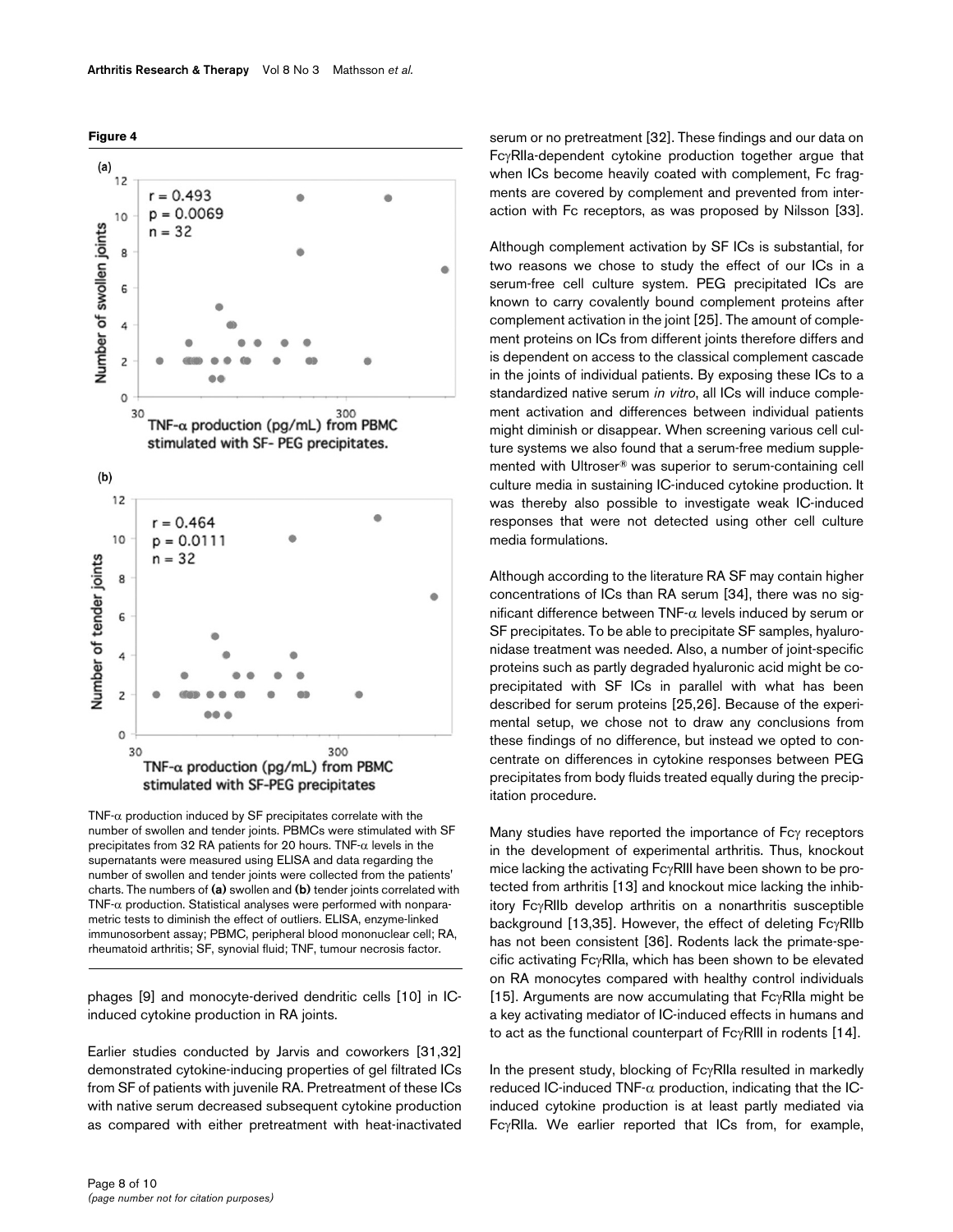

PEG precipitates from RA sera and SF induces TNF- $\alpha$  production via FcγRIIa.Anti-FcγRIIa and anti-FcγRIII antibodies were added to separate PBMC cultures before addition of PEG precipitates; culture was then continued for 20 hours. Anti-FcγRIIa antibodies blocked TNF-α production in cultures stimulated with PEG precipitates from RA sera and SF. One out of two experiments is shown. PBMC, peripheral blood mononuclear cell; PEG, polyethylene glycol; RA, rheumatoid arthritis; SF, synovial fluid; TNF, tumour necrosis factor.

patients with systemic lupus erythematosus and artificial ICs can induce cytokine production via FcγRIIa, together with a correlation between IC-induced cytokine production and monocyte density of FcγRII, but not FcγRI or FcγRIII [17]. We also observed that ICs from patients with cryoglobulinaemia induces cytokine production via FcγRIIa [37]. Blom and coworkers [9] recently reported that the expression levels of FcγRII and Fcγ III are elevated on mature RA macrophages and that FcγR expression is correlated with IC induced levels of TNF- $\alpha$ [9]. Collectively, these data indicate an important role for FcγR expression on monocytes/macrophages in IC-induced inflammation in RA joints, and argue that FcγRIIa blockade is a possible means to suppress IC-driven inflammation in RA. However, a role for FcγRIII can not be excluded for two reasons. The anti-FcγRIII antibody 3G8 used in our studies has been shown occasionally to exert a nonspecific stimulatory effect on cytokine production [17,28]. Second, levels of monocyte expression of FcγRIII is low on unstimulated PBMC monocytes. In our earlier report [17] we investigated FcγR monocyte surface expression in 10 different PBMC populations. Whereas FcγRIII/CD16 exhibited low expression (median fluorescence intensity 39, as comparable with the nonspecific control antibody), levels of FcγRII/CD32 and FcγRI/CD64 were substantially higher (median fluorescence intensities 538 and 1133, respectively; data not shown). The selective importance of FcγRIII on inflammatory macrophages

with increased FcγRIII surface expression [9] must therefore be investigated separately.

#### **Conclusion**

We demonstrated a clear correlation between RF, IgG levels in PEG precipitated high-molecular-weight ICs from RA SF, and TNF-α production induced *in vitro* by these ICs. This supports the hypothesis that ICs are formed in the inflamed RA joint in parallel with RF production. Such ICs may then stimulate monocytes/macrophages in the joint to produce  $TNF-\alpha$  via FcγRIIa stimulation. Suppression of monocytes/macrophages in the joints or blockade of the specific activating FcγRIIa receptor might therefore be a means to reduce IC-induced TNF- $\alpha$  production in the joints of seropositive RA patients.

#### **Authors' contributions**

LM planned the work, carried out the laboratory work and performed statistical analysis, as well as drafting the manuscript. JL collected the patient data and samples, and helped to draft the manuscript. MM helped with the laboratory work, and read and approved the final manuscript. JR participated in the design of the study, helped with the statistical analysis, and helped to draft the manuscript. All authors read and approved of the final manuscript.

#### **Acknowledgements**

This investigation was supported by grants from the Swedish Research Council, the Swedish Society of Medicine, King Gustav V's 80-years Fund, the Swedish League Against Rheumatism, the Ugglas Foundation, the Hierta Foundation, the Crafoord Foundation, the Groschinsky Foundation, the Grönberg Foundation, the Bergvall Foundation, the Dahlin Foundation, the Carlsson Foundation, the Viberg Foundation, the Nanna Svartz Foundation and the Swedish Fund for Research without Animal Experiments.

We thank Assoc Prof R.A Harris for linguistic advice.

#### **References**

- 1. Newkirk MM: **[Rheumatoid factors: host resistance or autoim](http://www.ncbi.nlm.nih.gov/entrez/query.fcgi?cmd=Retrieve&db=PubMed&dopt=Abstract&list_uids=12139942)[munity?](http://www.ncbi.nlm.nih.gov/entrez/query.fcgi?cmd=Retrieve&db=PubMed&dopt=Abstract&list_uids=12139942)** *Clin Immunol* 2002, **104:**1-13.
- 2. van Zeben D, Hazes JM, Zwinderman AH, Cats A, van der Voort EA, Breedveld FC: **[Clinical significance of rheumatoid factors in](http://www.ncbi.nlm.nih.gov/entrez/query.fcgi?cmd=Retrieve&db=PubMed&dopt=Abstract&list_uids=1417131) [early rheumatoid arthritis: results of a follow up study.](http://www.ncbi.nlm.nih.gov/entrez/query.fcgi?cmd=Retrieve&db=PubMed&dopt=Abstract&list_uids=1417131)** *Ann Rheum Dis* 1992, **51:**1029-1035.
- 3. Scott DL: **[Prognostic factors in early rheumatoid arthritis.](http://www.ncbi.nlm.nih.gov/entrez/query.fcgi?cmd=Retrieve&db=PubMed&dopt=Abstract&list_uids=11001376)** *Rheumatology (Oxford)* 2000:24-29.
- 4. Tarkowski A, Czerkinsky C, Nilsson LA: **[Simultaneous induction](http://www.ncbi.nlm.nih.gov/entrez/query.fcgi?cmd=Retrieve&db=PubMed&dopt=Abstract&list_uids=2412746) [of rheumatoid factor- and antigen-specific antibody-secreting](http://www.ncbi.nlm.nih.gov/entrez/query.fcgi?cmd=Retrieve&db=PubMed&dopt=Abstract&list_uids=2412746) [cells during the secondary immune response in man.](http://www.ncbi.nlm.nih.gov/entrez/query.fcgi?cmd=Retrieve&db=PubMed&dopt=Abstract&list_uids=2412746)** *Clin Exp Immunol* 1985, **61:**379-387.
- 5. Dorner T, Egerer K, Feist E, Burmester GR: **[Rheumatoid factor](http://www.ncbi.nlm.nih.gov/entrez/query.fcgi?cmd=Retrieve&db=PubMed&dopt=Abstract&list_uids=15103252) [revisited.](http://www.ncbi.nlm.nih.gov/entrez/query.fcgi?cmd=Retrieve&db=PubMed&dopt=Abstract&list_uids=15103252)** *Curr Opin Rheumatol* 2004, **16:**246-253.
- 6. van Lent PL, van den Hoek A, van den Bersselaar L, Dijkstra CD, van Rooijen N, van den Berg WB: **[Role of synovial macrophages](http://www.ncbi.nlm.nih.gov/entrez/query.fcgi?cmd=Retrieve&db=PubMed&dopt=Abstract&list_uids=1574652) [in experimental arthritis.](http://www.ncbi.nlm.nih.gov/entrez/query.fcgi?cmd=Retrieve&db=PubMed&dopt=Abstract&list_uids=1574652)** *Res Immunol* 1992, **143:**229-234.
- 7. van Lent PL, van den Hoek AE, van den Bersselaar LA, Spanjaards MF, van Rooijen N, Dijkstra CD, van de Putte LB, van den Berg WB: *In vivo* **[role of phagocytic synovial lining cells in onset of](http://www.ncbi.nlm.nih.gov/entrez/query.fcgi?cmd=Retrieve&db=PubMed&dopt=Abstract&list_uids=8214013) [experimental arthritis.](http://www.ncbi.nlm.nih.gov/entrez/query.fcgi?cmd=Retrieve&db=PubMed&dopt=Abstract&list_uids=8214013)** *Am J Pathol* 1993, **143:**1226-1237.
- 8. van Lent PL, Holthuysen AE, van den Bersselaar L, van Rooijen N, van de Putte LB, van den Berg WB: **[Role of macrophage-like](http://www.ncbi.nlm.nih.gov/entrez/query.fcgi?cmd=Retrieve&db=PubMed&dopt=Abstract&list_uids=7747137) [synovial lining cells in localization and expression of experi](http://www.ncbi.nlm.nih.gov/entrez/query.fcgi?cmd=Retrieve&db=PubMed&dopt=Abstract&list_uids=7747137)[mental arthritis.](http://www.ncbi.nlm.nih.gov/entrez/query.fcgi?cmd=Retrieve&db=PubMed&dopt=Abstract&list_uids=7747137)** *Scand J Rheumatol Suppl* 1995, **101:**83-89.